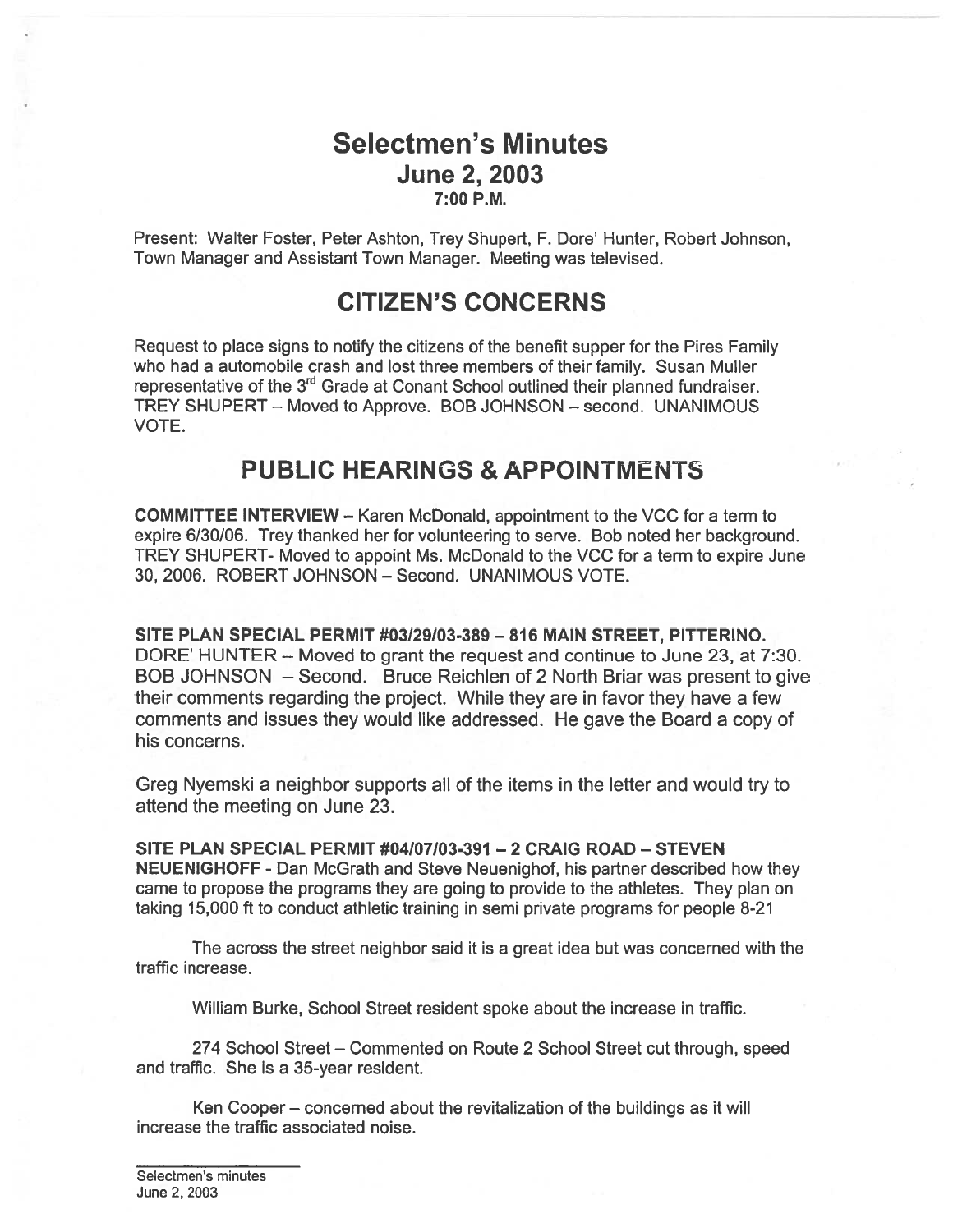Kathy Quinn — commented on the potential traffic

295 School Street — She is against the plan.

Dore' noted that the Board cannot deny if they meet requirements. Dore' noted that they will not ge<sup>t</sup> less traffic. People are coming off Route 2 and off the side streets. The 20-year plan notes that there will be increased traffic. He noted that the Craig Road site is an accepted use.

TREY SHUPERT — Move to close the hearing and take under advisement — BOB JOHNSON - Second. UNANIMOUS VOTE.

### POLICE STATION ARCHITECT PRESENTATION TO THE BOARD

Dore' updated the Board on the work that they have been doing with regard to the PSFC.

Dean Charter and Brian Hume were presen<sup>t</sup> to discuss issues. The committee voted that the landscaping would be moved out and placed in soft costs, The General Contract with one add on alternate or landing pad included. 9-2 with two abstentions.

They are trying do ge<sup>t</sup> further definition on the costs and the Steering Committee wants to go over the soft costs issues. Monday June 9 or June 11 7:00 TBD location.

Charlie Kadlec — He feels it is important that the bid not go out until they can determine the soft costs.

Dore' agreed that we need to keep an eye on the costs but the timing is of issue.

DORE' HUNTER — Move that the Board vote to release the plans as prepared by the architect and to authorize the Town Manager to release such plans when he feels appropriate. TREY SHUPERT — Second. UNANIMOUS VOTE.

### ATLANTIC SEA GRILL LIQUOR LICENSE VIOLATION HEARING

Ali Zosherafatian, Manager, said there is no excuse and they have been working harder to make sure this does not happen again. He submitted an updated Liquor Service File for the file. The Board cautioned him not to let this happen again.

#### ASSABET RIVER RAIL TRAIL

Peter noted the need to transfer the money that we would not be using. There are 2 1/2 miles of trail in Maynard and Acton is 1.1. total 12 miles. It is noted that we will not need the \$80,000. We cannot use for insurance only for purchase of land. They need <sup>a</sup> letter to close the deal. DORE' HUNTER — Moved to transfer the \$80,000 to Maynard and to send <sup>a</sup> letter. TREY SHUPERT — Second. UNANIMOUS VOTE.

The Board noted that it would be looking forward to Interlocal issues in the future with Maynard.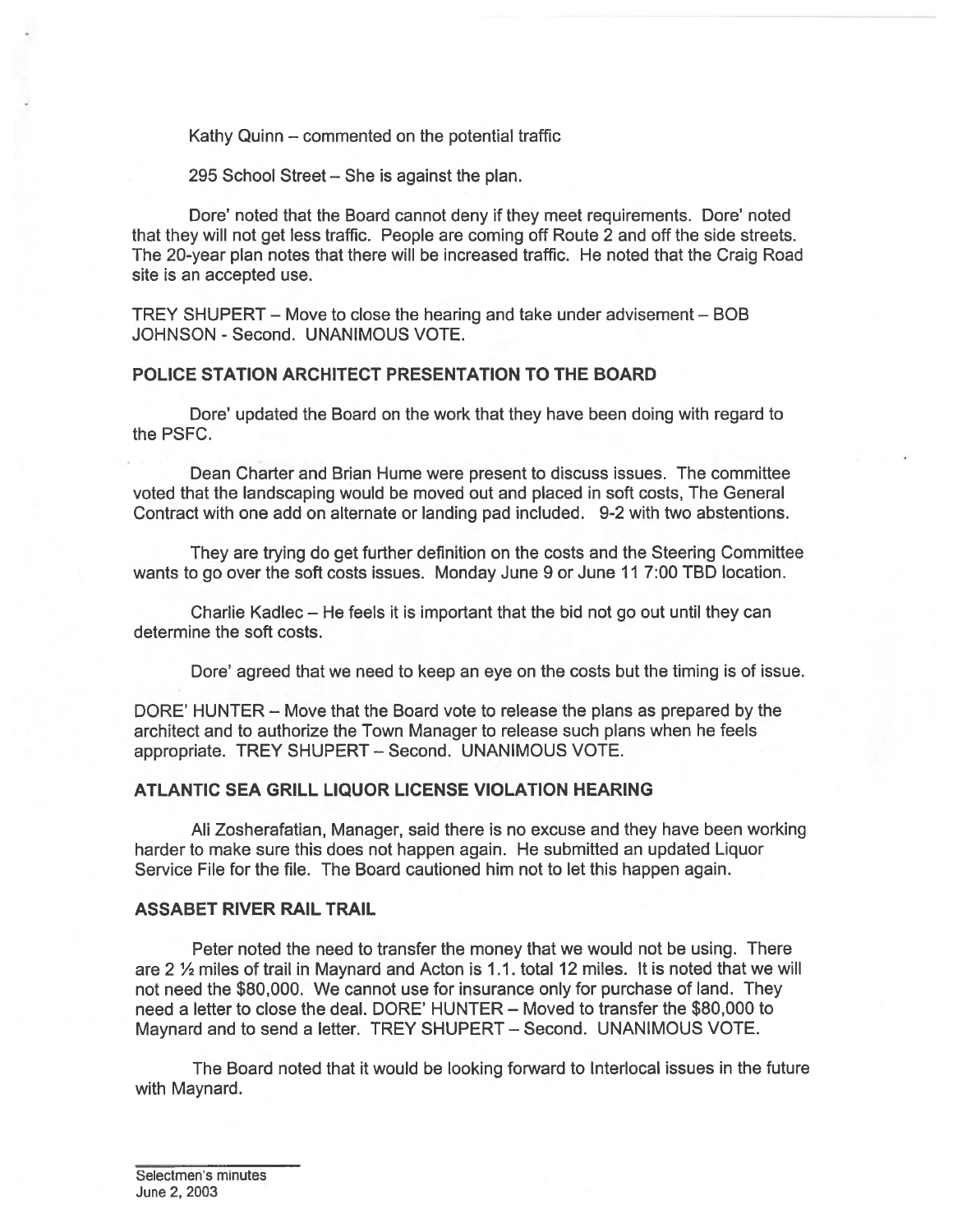### SELECTMEN'S BUSINESS

NARA BEACH FEE REDUCTION — TREY SHUPERT- Moved to approve. DORE' HUNTER- Second. UNANIMOUS VOTE

REQUEST FOR SUPPORT FROM AHA — The materials submitted as for Support of Robert Whittlesey as the State appointment to the AHA. DORE' HUNTER — Moved to have the Chair sign the letter of support. TREY SHUPERT — Second. UNANIMOUS VOTE.

MBTA — Dore' distributed copies of his Motion for the Record. He noted that they passed the budget without comments. Dote' remains on the Executive Committee on MBTA. He noted that out of 178 members only 48 were present.

DANNY'S PLACE — Trey attended the Danny's Place meeting to bring <sup>a</sup> youth center to Acton last night. They have been meeting and planning events and have raised \$40,000 and they are well on their way. Trev noted that it was more like <sup>a</sup> Community Center for <sup>a</sup> broad-based group of people. Trey spoke about the petition in suppor<sup>t</sup> of the building of this center. Don reported on his tour of <sup>a</sup> community center while on vacation...

Bob Johnson spoke about traffic signals in EAV. We will be going back to Mass Highway to take action on the Brookside Mall and Concord Road intersections.

#### OTHER BUSINESS

Health Insurance Agreement needs to be signed and someone should be appointed from the Board to attend meeting DORE' HUNTER — Moved to authorize Walter to sign the agreement. TREY SHUPERT — Second. UNANIMOUS VOTE. Peter to be the representative from BOS. They will think about and make the appointment at the next meeting.

# CONSENT **AGENDA**

TREY SHUPERT — Moved to approve the Consent Agenda — DORE' HUNTER - Second. UNANIMOUS VOTE.

## TOWN MANAGER'S REPORT

Don gave <sup>a</sup> Status repor<sup>t</sup> regarding Sewers.

ANNOUNCEMENT OF COPS GRANT AWARD COPS (Schools) — Don noted that they have avoided the Cops Fast in the pas<sup>t</sup> because of the requirements attached. Don noted the entering into this would require <sup>a</sup> No Layoff in the Police Dept. It commits us to four years of no layoffs. Dore' feels that they have designed it to keep Police in the schools. The Board felt that the program should be entered into. DORE' HUNTER — Moved to have the Town Manager accep<sup>t</sup> the gran<sup>t</sup> cop program. TREY SHUPERT — Second. UNANIMOUS VOTE.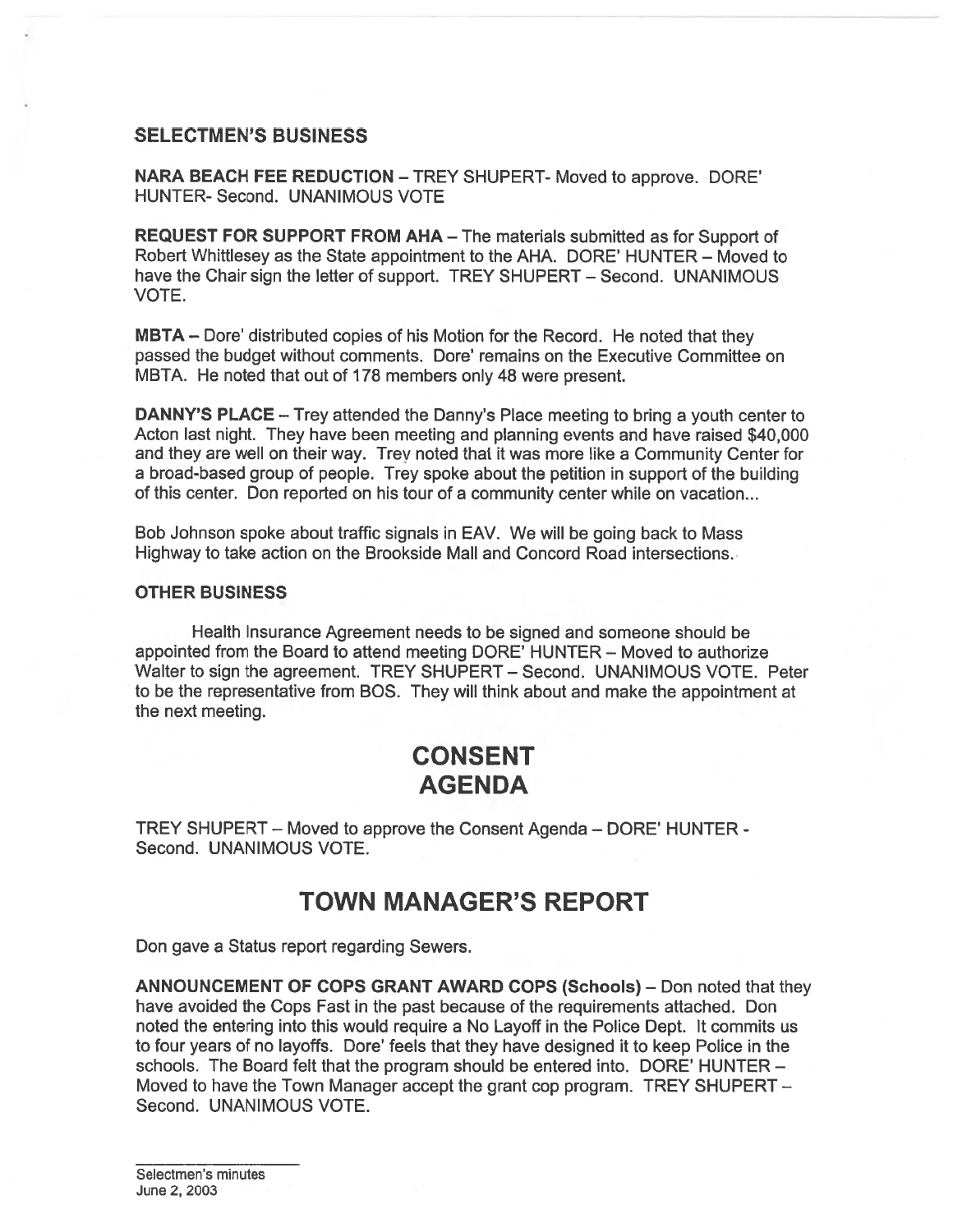SENIOR TAX PROGRAM — DORE' HUNTER — Moved to re-up the program and increase the pay from \$500 to\$750. BOB JOHNSON- Second. UNANIMOUS VOTE.

POST NESWC TRASH DISPOSAL PROCESS — Don asked John to discuss his memo. They have been asked to work with LWV. He stressed that we will not participate in an extension of this contract. We have the transfer station on Route 2, which puts us in <sup>a</sup> more favorably situation than most. We need to garner bids to address pos<sup>t</sup> NESWC issues. He feels that <sup>a</sup> meeting should be held to start the process and have the Board endorse the process. He said that the Board should hold the public forums. Dore' agreed we need <sup>a</sup> pos<sup>t</sup> NESWC plan.

## EXECUTIVE SESSION

DORE' HUNTER — Moved to go into Executive Session to discuss Litigation . PETER ASHTON - second ROLl CALL TAKEN, ALL AYES.

**Recording Clerk** 

 $\sim$  / ( )  $\vee$  Christine Joy $t$ e  $\vee$   $\vee$  Cler Date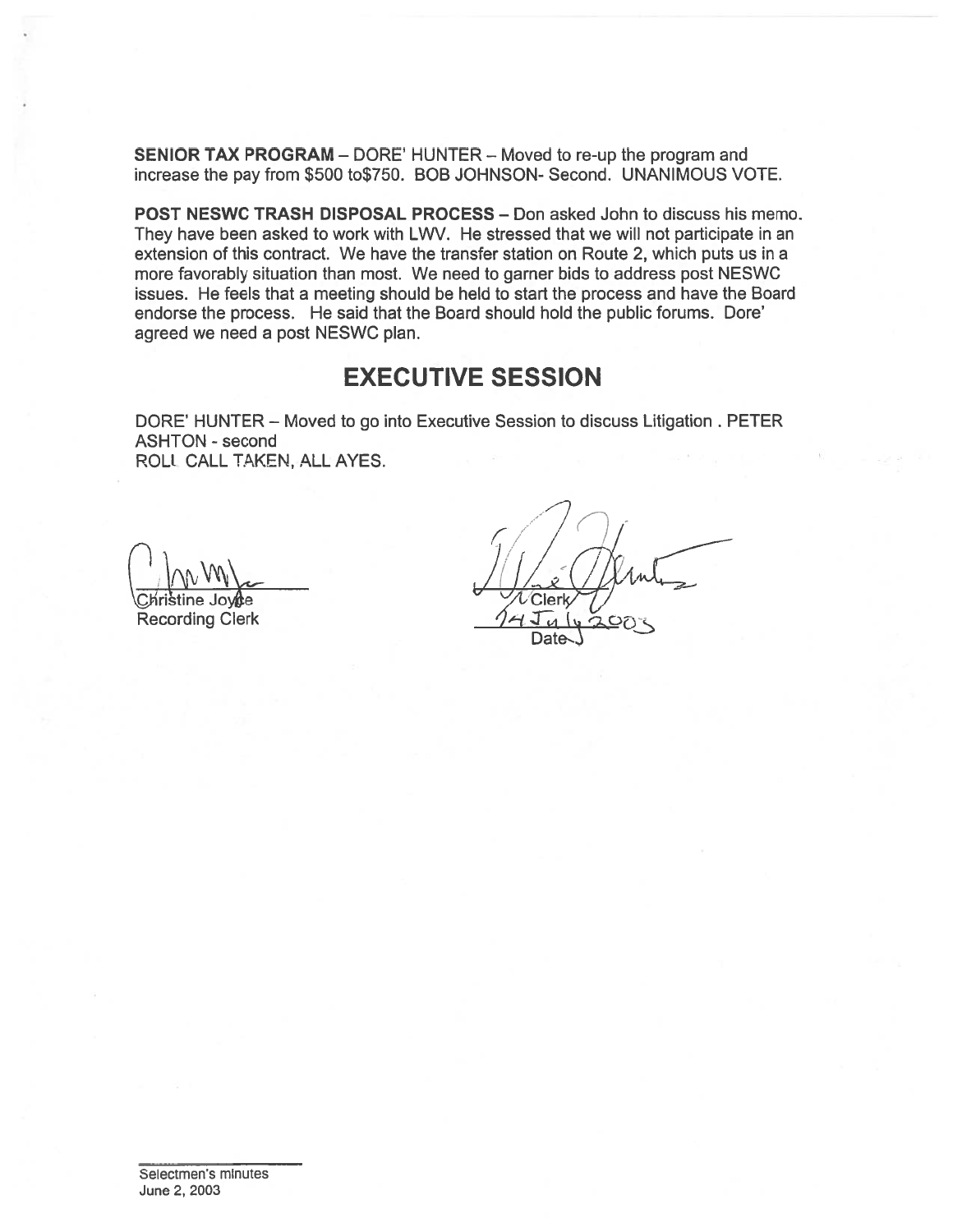## ACTON'S MOTION TO CONDITION THE ADVISORY BOARD'S APPROVAL Of THE PROGRAM FOR MASS TRANSPORTATION

 $\overline{1}$  .

WHEREAS there is an inadequate schedule of commuter rail service on the Fitchburg line west of the South Acton commuter rail station, leading many commuters from west of Acton to seek access to rail service at South Acton or at other stations further east along the line; and

WHEREAS there is <sup>a</sup> lack of adequate parking at South Acton and the stations to the east; and

WHEREAS the overflow of would-be rail commuters who cannot find parking at South Acton or other stations therefore resort to driving along Route 2, thereby materially contributing to the highway congestion referred to in the draft PMT; and

WHEREAS the Fitchburg Rail Line Working Group, the Minuteman Advisory Group on Interlocal Coordination (MAGIC), and others have long recommended that <sup>a</sup> new Regional Commuter Rail Station with adequate parking be located at or near the intersection of highway Routes <sup>2</sup> and Interstate 1-495 with the Fitchburg rail line in order to siphon commuter motorists from Routes <sup>2</sup> and 1-495 into the commuter rail system, even though no specific station location has ye<sup>t</sup> been generally agreed upon; and

WHEREAS the said long proposed new Routes <sup>2</sup> and 1-495 Regional Commuter Rail Station was included as such in the published drafts of the propose<sup>d</sup> new MBTA Program for Mass effected communities, some time prior to the recent transmission of the May 2003 version of the PMT to the MBTA Advisory Board members; and

WHEREAS what had been proposed as the Regional Routes <sup>2</sup> and 1-495 Station is now effectively described in the May 2003 draft PMT as a new Sub-Regional Commuter Rail Station "in the former Fort Devens complex" and is now before this Board for approval, apparently without notice to the directly effected communities of Ayer and Shirley, re-titled "Commuter Rail Station Along Route 2 West of 1-495", and includes <sup>a</sup> discussion which assumes that one or both of the aforesaid Towns would lose their present commuter rail station yet includes no conceptual proposal how automotive traffic from Routes 2 and/or I-495 would access the re-described proposed new station;

NOW THEREFORE ACTON MOVES that the MBTA Advisory Board's approval of the PMT be conditioned upon the following amendment:

That the low priority proposa<sup>l</sup> to build <sup>a</sup> new Commuter Rail Station which appears on pages 5C-104 and 105 of the Draft-May 2003 Program for Mass Transportation be returned to the original concep<sup>t</sup> by being re-captioned as "BUILD REGIONAL COMMUTER RAIL STATION AS CLOSE AS PRACTICAL TO INTERSECTION OF ROUTE 2 AND 1-495"; and

That the Map 5C-51, on page 5-104 be revised to only illustrate and caption the general area around highway intersection referred to by means of a 5 to 7 mile circle, inasmuch as no site has actually yet been chosen nor specific means of access to the highways determined; and

That appropriate remarks be substituted by staff on page 5C-105, below the aforesaid caption, based on the foregoing discussion.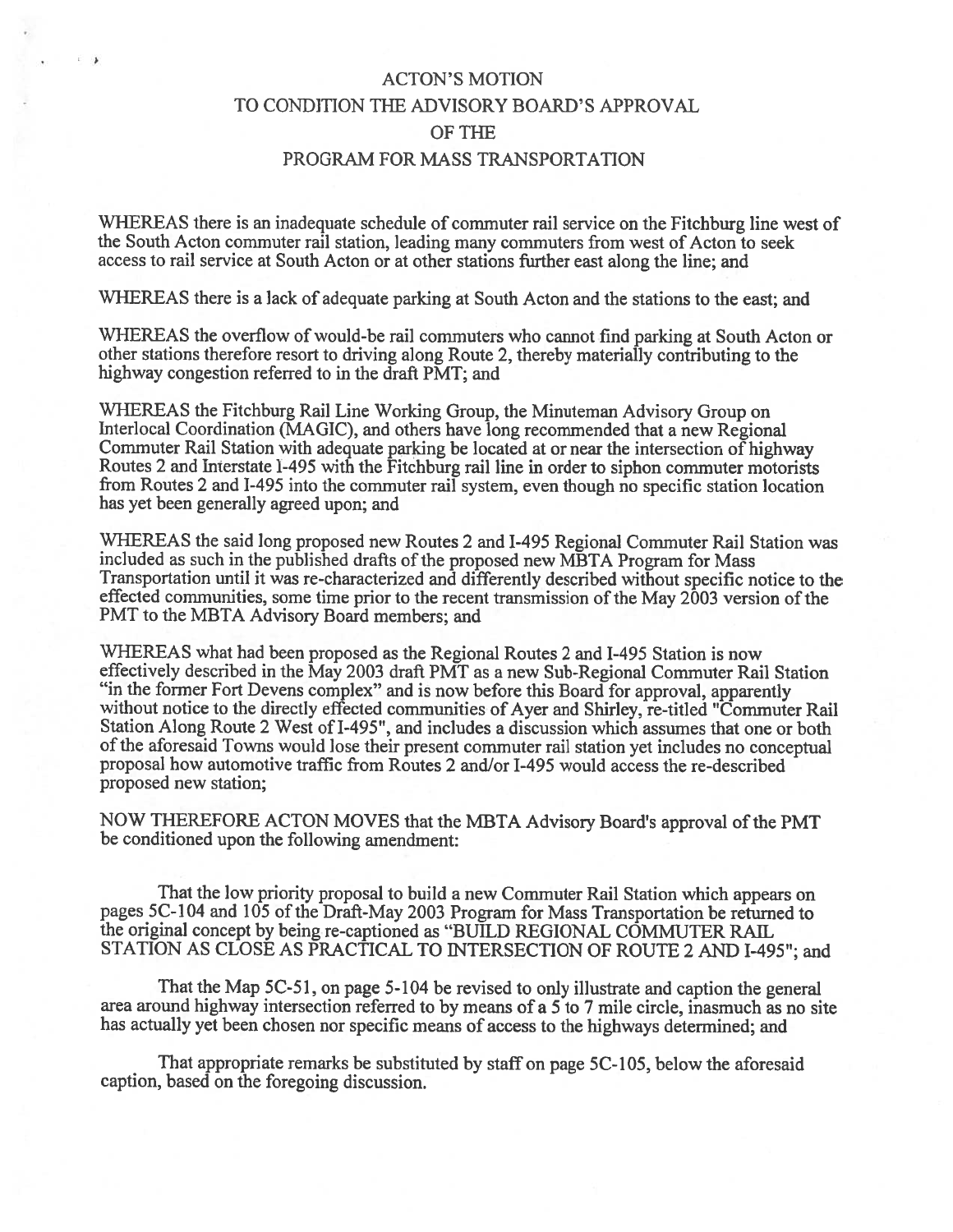May 30, 2003

TO: Board of Selectmen, Sewer Commissioners

FROM: Walter Foster, Chairman

SUBJECT: Selectmen and Sewer Commissioners Report

## June 2, 2003 MEETING BEGINS AT 7:00 P.M.

## I. CITIZEN'S CONCERNS

Please note that a group organizing a Fund raiser on June  $11<sup>th</sup>$  for the Pires family will be in to discuss <sup>a</sup> variance from our Temporary Sign Regulations.

### N. PUBLIC HEARINGS & APPOINTMENTS

- 1. 7:10 KAREN MCDONALD COMMITTEE APPOINTMENT TO VCC Enclosed please find Ms. McDonald' Citizen Application and comment from VCC recommending that she be appointed Regular Member with <sup>a</sup> term to expire June 30, 2006. Please note that the application has requested <sup>a</sup> continuance.
- 2. 7:15 SITE PLAN SPECIAL PERMIT 04104103-390 816 MAIN STREET PHILLIP PITTERINO #03/20/03-389. Enclosed <sup>p</sup>lease find materials in the subject regard.
- 3. 7:30 SITE PLAN SPECIAL PERMIT 04/07-03-391 2 CRAIG ROAD STEVEN NEUENIGHOFF. Enclosed please find materials in the subject regard.
- 4. 7:45 POLICE STATION ARCHITECT PRESENTATION TO THE BOARD The Board will receive <sup>a</sup> short presentation, and will be asked for Board comment upon the "Final Draft Design".
- 5. 8:00 ATLANTIC SEA GRILL LIQUOR LICENSE VIOLATION HEARING -. Enclosed please find materials in the subject regard for Board consideration.
- 6. 8:15 ASSABET RIVER RAIL TRAIL (ARRT) The Board will discuss regional issues concerning ARRT.

### III SELECTMEN'S BUSINESS

7. FEE REDUCTION — NARA BEACH AND DAY CAMP— Enclosed please find <sup>a</sup> reques<sup>t</sup> and recommendation from the Recreation Director for the reduction of fees for Board consideration.

8. REQUEST FROM ACTON HOUSING AUTHORITY STATE APPOINTEE - Enclosed please find <sup>a</sup> reques<sup>t</sup> and backup materials regarding the nomination of Robert Whittlesey as the State Appointee for Board consideration.

9. OTHER BUSINESS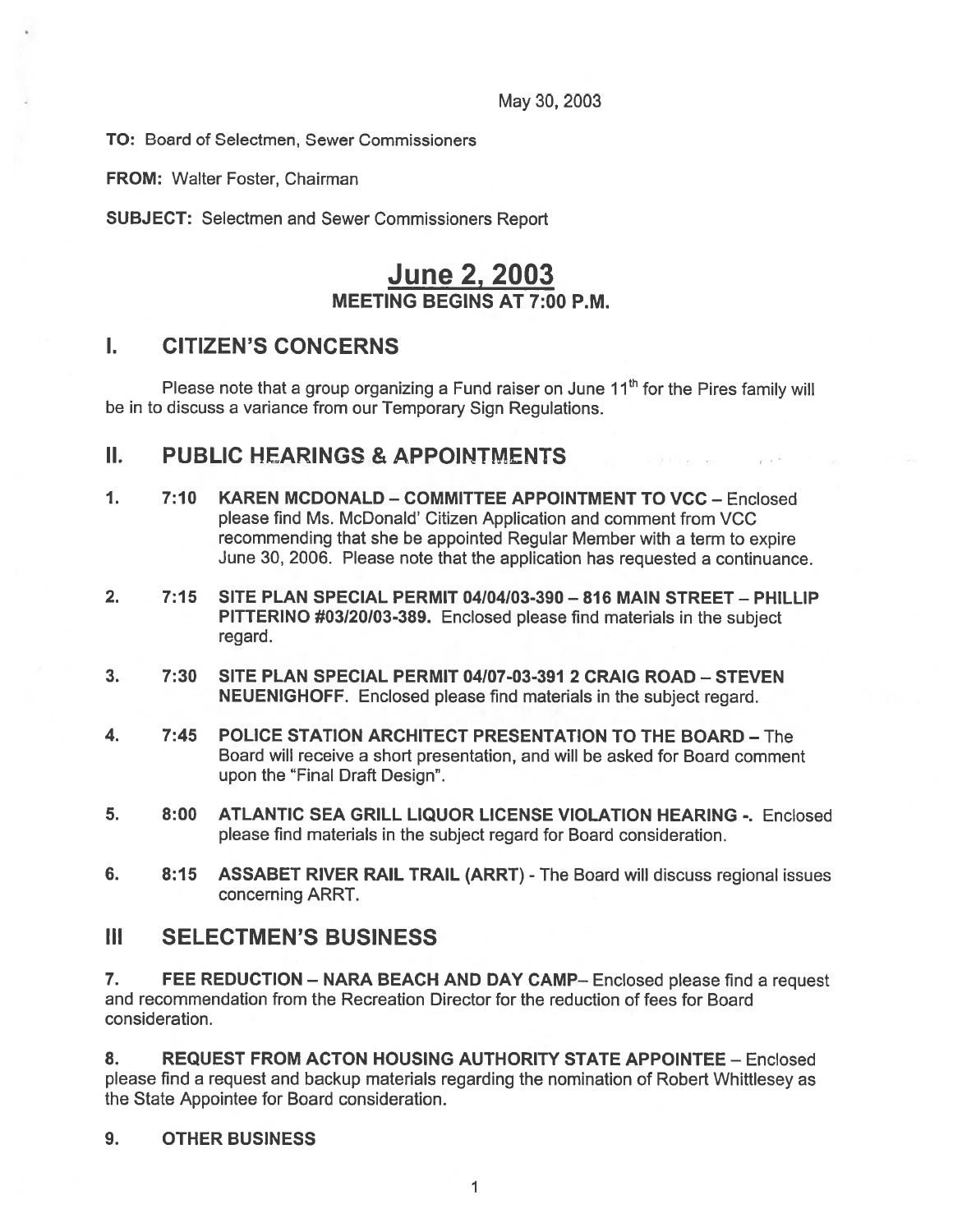## IV CONSENT AGENDA

10. ACCEPT MINUTES OF APRIL 28 AND MAY 5, 2003 — Enclosed please find minutes for Board approval.

11. ACCEPT GIFT — Enclosed please find <sup>a</sup> reques<sup>t</sup> from the Council on Aging for acceptance of 8 Chairs for the Senior Center, for Board consideration.

12. ACCEPT GIFT — Enclosed please find <sup>a</sup> reques<sup>t</sup> from the Citizens' Library for acceptance of <sup>a</sup> gift of \$130.30 from the NB Jr. Women's club, for Board consideration.

### V. TOWN MANAGER'S REPORT

13. STATUS REPORT REGARDING SEWER CONSTRUCTION ISSUES.

14. ANNOUNCEMENT OF GRANT FOR ACTON POLICE DEPARTMENT (COPS) IN SCHOOLS. Enclosed please find the announcement of Acton's receipt of the Grant.

15. SENIOR TAX PROGRAM – Enclosed please find a request to continue the Senior Work Program for FY'04.

16. POST NESWC TRASH DISPOSAL PROCESS PROPOSAL — Enclosed please see the enclosed "Staff process Proposal"

### VI EXECUTIVE SESSION

17. There will be <sup>a</sup> need for Executive session to review litigation matters.

#### ADDITIONAL INFORMATION

Enclosed please find additional correspondence that is strictly informational and requires no Board action.

#### FUTURE AGENDAS

To facilitate scheduling for interested parties, the following items are scheduled for discussion on future agendas. This IS NOT <sup>a</sup> complete Agenda.

June 23 Acton Assisted Living LLC — Site Plan second phase July 14 August 4 Sept. 8 & 22 October 6

#### GOALS 2002-2003

1. Labor Negotiations & Improve Labor Relations environment (Peter/Trey)

2. Improve Communication with Town Boards (Peter/Trey) Implement Chairman Round Table - (Trey) (for Dec/Jan) Revisit 2020 Planning Process for direction to make this process more beneficial towards Implementation of long-term vision (Trey).

- 3. Towne Building Reuse (Walter/Dore'/Peter)
- 4. ALG process be used for purpose of Budget Planning for FY04 (Walter/Trey)
- 5 Residential and Commercial Growth (Walter/Pam) (PCRC EDC Continuing to meet)
- 6. Open Space and Recreation Plan (Peter/Walter) Completed
- 7. Health Insurance Trust Agreement (Peter) (Peter still working on getting comments from Water District.)
- 8. Decision on Pentamation Accounting System (Dore'/Peter) (Proposals are being looked at by staff)
- 9. Process Planning for "Life after NESWC" (Pam/Peter) (John Murray is looking at this)
- 10. Joint IT process-organizational change (Walter/Dore')